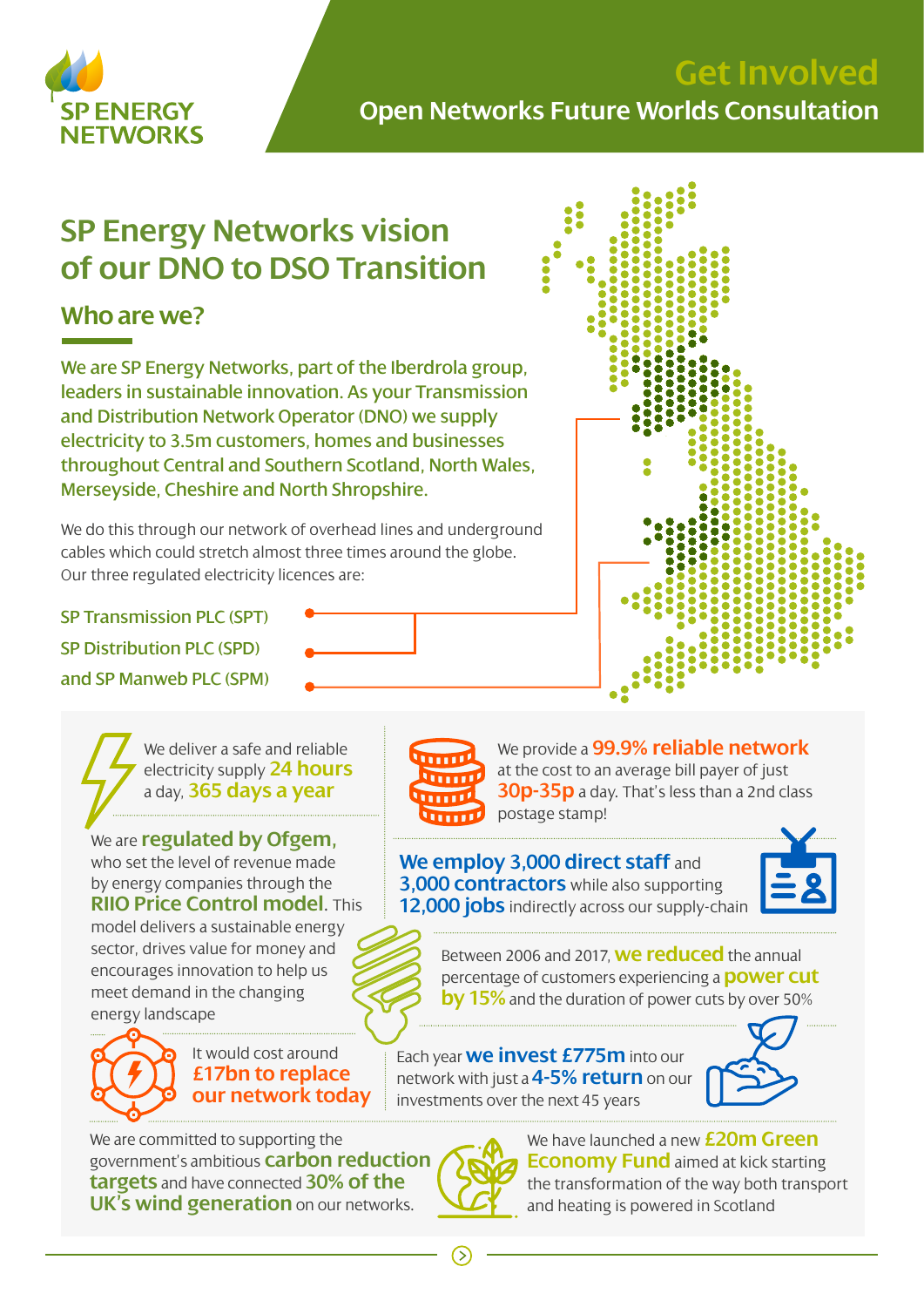



# **Changing Energy landscape**

Our energy landscape is evolving at pace as the global community takes action on climate change. To meet ambitious government carbon reduction targets, the way we generate, distribute and use energy is changing.

Large traditional thermal power stations are increasingly being replaced by renewable generation such as solar and wind so we no longer rely on large power stations supplying all our customers.

Customers are choosing more sustainable options for everyday activities such as heating and transport. We need to change too, adapting to the low carbon, more flexible smart grid of the future whilst still providing low cost, safe, reliable electricity distribution for our customers.



We call this future network model 'Distribution System Operator'(DSO).

**Networks need to adapt and meet these challenges at lowest overall cost to customers**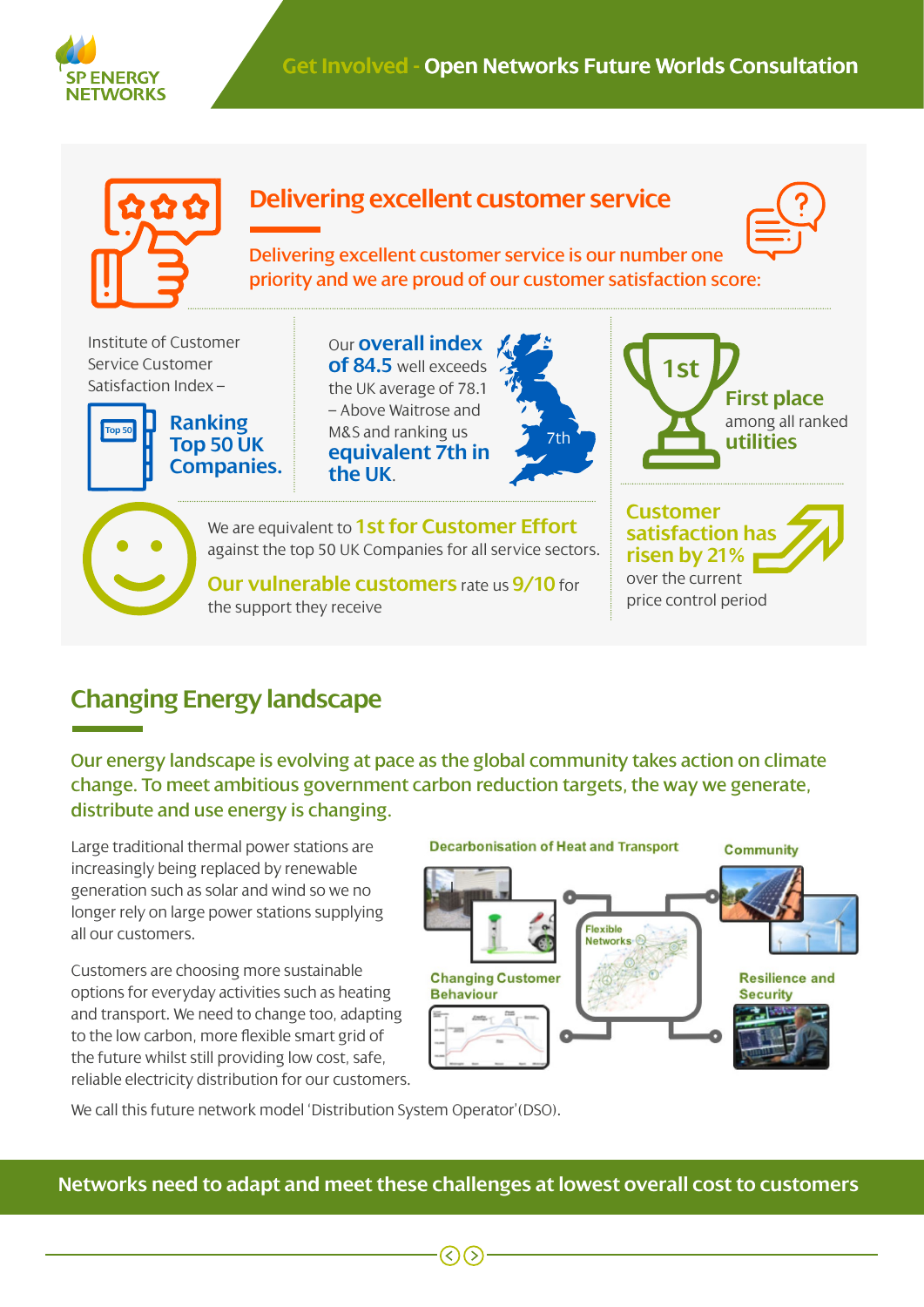

### **The Energy Networks Association Open Networks Project**

We are passionate about supporting this industry-wide change and the opportunities it brings to our customers. So we are playing a leading role in the Energy Networks Association's Open Networks project.

The project is an industry-wide collaboration to find solutions to the network challenges we face by redefining the way electricity networks operate, laying the foundations of the smart grid in Great Britain and agreeing what our DSO future looks like. The project

is led by the Electricity Networks Association (ENA), and Ofgem, The Department for Business, Energy and Industrial Strategy (BEIS), and all 10 of UK and Ireland's electricity network operators are part of this industrywide project.

#### The Future World's Consultation

There are a range of options as to how the future smart energy grid could work. The most recent Open Networks project consultation, launched by the ENA, sets out and seeks opinions on five such options (called 'Future Worlds'). In summary**, the five potential future worlds are:** 

| World: | <b>Main Element:</b>          | Description:                                                                                                                                                                                                                                                    |
|--------|-------------------------------|-----------------------------------------------------------------------------------------------------------------------------------------------------------------------------------------------------------------------------------------------------------------|
| Α      | <b>DSO Coordinates</b>        | A world where the DSO (Distribution System Operator) acts as the neutral market<br>facilitator for all Distributed Energy Resources (DER) and provides services on a<br>locational basis to National Grid in its role as the Electricity System Operator (ESO). |
|        | Co-ordinated<br>DSO           | ESO (Electricity System Operator) procurement and dispatch – a world where<br>DSO and ESO work together to efficiently manage networks through coordinated<br>procurement and dispatch of flexibility resources.                                                |
|        | Price Driven<br>Flexibility   | A world where changes developed through Ofgem's Reform of electricity<br>network access and forward-looking charges have improved access<br>arrangements and forward looking signals for customers.                                                             |
|        | <b>ESO Coordinates</b>        | A world where the ESO is the counterparty for distribution energy resource (DER)<br>with DSOs informing the ESO of their requirements                                                                                                                           |
|        | Flexibility<br>Coordinator(s) | A world where new national (or potentially regional) third party(ies) act as the<br>neutral market facilitator(s) for DER providing efficient services to the ESO and/or<br>DSO as required.                                                                    |

#### So what does this mean for you and why should you get involved?

This new model will transform our energy network to best meet the needs of all our future energy consumers. It will allow for radical technological developments, such as two-way grids, smart

vehicle charging, and smarter control of gas and electricity flows at the local level. We know our stakeholders have a wealth of experience and breadth of viewpoints which can help inform this debate. We need your views to help build the evidence base and provide context from your experience about if, and why, you may participate in this new flexible market.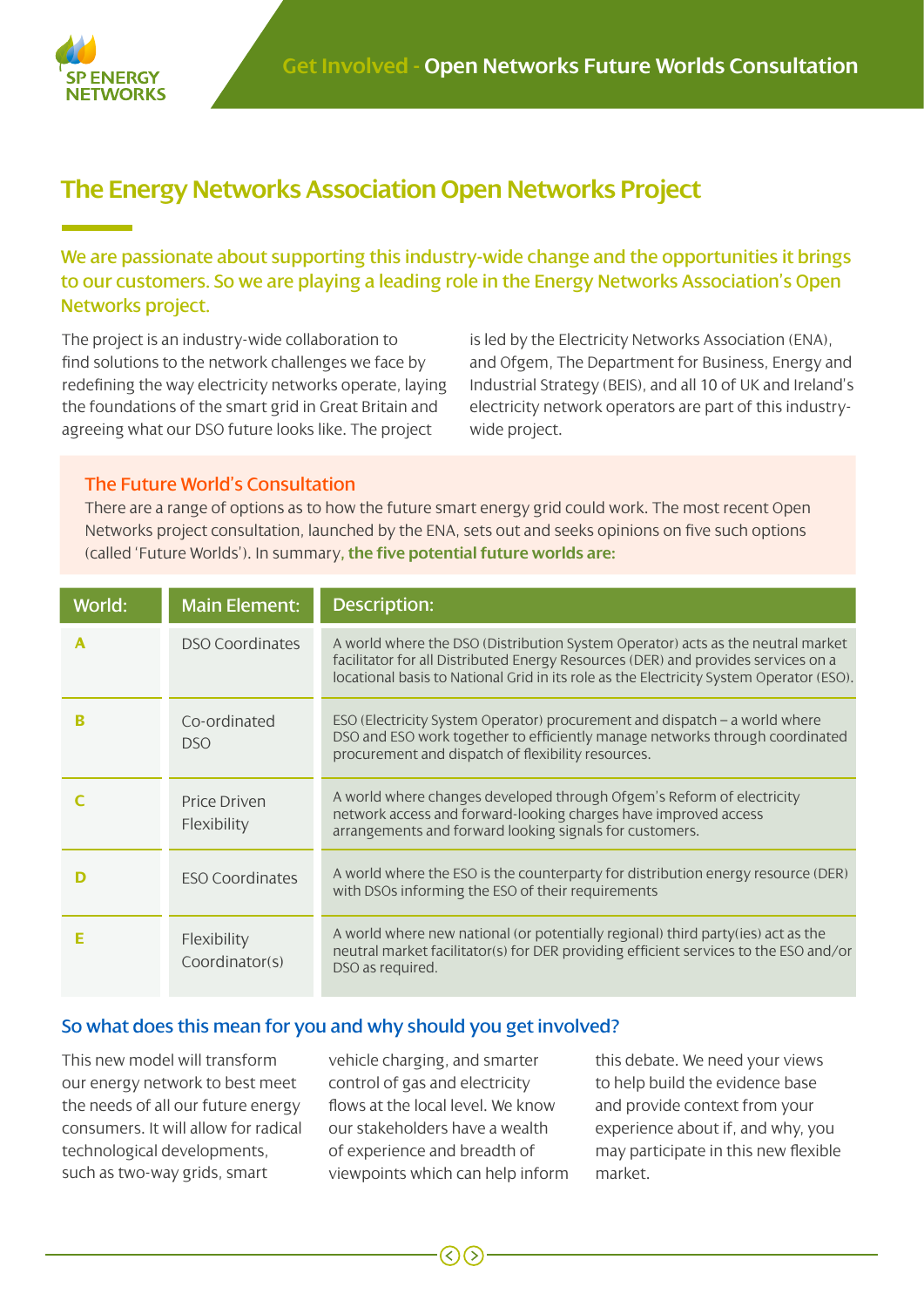

### **New smart energy infrastructure could deliver economic benefits across the UK:**

An estimated £13 billion of Gross Value Added

£5 billion of potential exports to 2050



Up to 9,000 jobs over the 2020s and 2030s associated with creating smart grids (BEIS)

#### If the industry evolves correctly you will benefit from:

- Increased ability to adopt low carbon technologies (like electric vehicles) sooner
- Greater control of our energy and ability to lower costs
- Using new smart energy efficiency technology will help users adjust consumption remotely and buy or sell electricity from battery storage including electric vehicles
- Homes and businesses will be able to control their electricity use at the times of day to produce more at cheaper, off-peak times of the day
- Promote greater competition in energy markets, offering greater choice
- Selling power generated by new technologies such as solar panels and wind turbines, therefore generating money
- Ensure that the planning, operation and maintenance of the energy networks is done as intelligently and efficiently as possible
- Reducing power cuts and minimising disruptions
- Delivering cost efficiencies with feasibility services providing alternatives to traditional investment

## **SP Energy Networks' View**

#### **Why should the DNO become the DSO?**



**£**

#### **1. It's best for security of supply and customer service**

We have deep knowledge of our local and regional distribution networks and the customers we serve and already have significant infrastructure in place to deliver excellent customer service.

#### **2. Best value for customers**

Simplest and lowest cost transition which also retains focus on customers and local requirements (avoids costs of duplication).



#### **3. We can move to the new model quickly**

We are already transitioning through ongoing projects such as Active Network Management in Dumfries and Galloway and demonstrating our ability to offer flexibility services through UK leading pilot projects such as Fusion.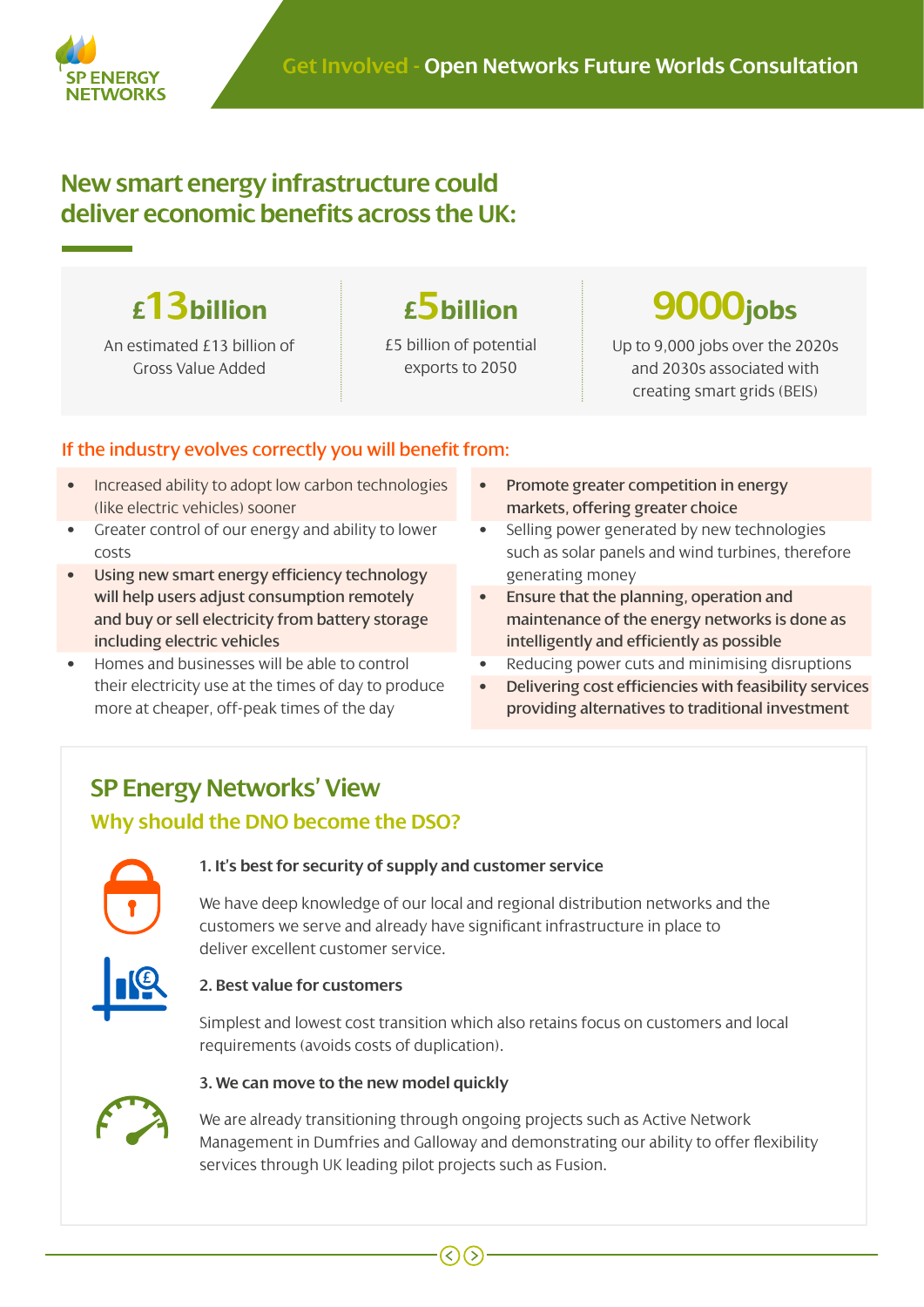

# **SPEN DSO Transition Assessment criteria**

| <b>Criteria</b>                  | <b>Requirement</b>                                                                                                                            | <b>DNO (Worlds A&amp;B)</b>                                                                                           | <b>ESO (National Grid)</b><br>(World D)                                                                   | <b>Independent DSO</b><br>(World E)                                                                                   |  |
|----------------------------------|-----------------------------------------------------------------------------------------------------------------------------------------------|-----------------------------------------------------------------------------------------------------------------------|-----------------------------------------------------------------------------------------------------------|-----------------------------------------------------------------------------------------------------------------------|--|
|                                  |                                                                                                                                               |                                                                                                                       |                                                                                                           | World C is not an independent world but works with the four other worlds                                              |  |
| <b>Safety</b>                    | Keeping the voltage of<br>customers' supplies<br>within safe limits<br>(avoiding public risk of<br>customer equipment<br>failing dangerously) | Manage local supply<br>voltages and fault levels<br>within safe limits                                                | Manages GB wide system<br>frequency                                                                       | Does not currently exist:                                                                                             |  |
|                                  |                                                                                                                                               | Across GB, have >25<br>million customers (SPEN<br>has 3.5m)                                                           | Across GB has hundreds<br>of large industrial<br>customers                                                |                                                                                                                       |  |
|                                  | Keeping network fault<br>levels within safe limits<br>(avoiding public risk of<br>customer equipment<br>failing dangerously)                  | Across GB, have 2-3<br>million vulnerable<br>customers (SPEN serves<br>over 800k vulnerable<br>households)            | Has no vulnerable<br>customers                                                                            |                                                                                                                       |  |
|                                  |                                                                                                                                               |                                                                                                                       | Typically has no faults<br>that affect customers                                                          |                                                                                                                       |  |
|                                  | Engaging with vulnerable<br>customers to mitigate<br>the impact of local<br>network outages                                                   | A DNO manages up to<br>120 high voltage network<br>faults on a normal day<br>(many more during<br>exceptional storms) |                                                                                                           |                                                                                                                       |  |
| <b>Service</b><br><b>Society</b> | Minimising frequency<br>and length of power cuts<br>to customers                                                                              | Has customer databases<br>and network connectivity<br>systems                                                         |                                                                                                           |                                                                                                                       |  |
|                                  | Engaging effectively with<br>all customers affected by<br>power cuts                                                                          | Existing engagement<br>channels with                                                                                  |                                                                                                           | Significant set up costs<br>and risks                                                                                 |  |
|                                  | Ensuring local networks<br>are resilient to storm<br>events                                                                                   | communities, local<br>authorities, cities and<br>devolved government                                                  | Significant set up costs<br>and risks                                                                     | Duplication of DNO<br>systems and information                                                                         |  |
|                                  |                                                                                                                                               |                                                                                                                       | Duplication of DNO<br>systems and information                                                             | New interfaces,<br>potentially introducing                                                                            |  |
|                                  | Enabling the low carbon<br>transition at lowest                                                                                               | Efficient and effective<br>to extend existing                                                                         | New interfaces<br>potentially introducing<br>inefficiencies and service<br>and safety issues              | inefficiencies and service<br>and safety issues                                                                       |  |
|                                  | overall cost to customers<br>Facilitating the low<br>carbon transition for<br>all customer groups<br>(universal access)                       | responsibilities                                                                                                      |                                                                                                           | Ultimate requirement<br>unclear, so could                                                                             |  |
|                                  |                                                                                                                                               | Ensures single<br>responsibility for safety<br>and service of local<br>networks                                       | Will be challenging to<br>deliver local priorities                                                        | represent a major<br>unnecessary investment<br>for customers                                                          |  |
|                                  | Meeting local priorities<br>(e.g. community/<br>city and devolved<br>government projects)                                                     | Ensures customer<br>needs remain at the<br>heart of the DSO<br>transition                                             | Ultimate requirement<br>unclear, so could<br>represent a major<br>unnecessary investment<br>for customers | Could evolve (in future)<br>from DNO when needs<br>case and customer<br>benefits are clear (similar<br>to the TO/ESO) |  |